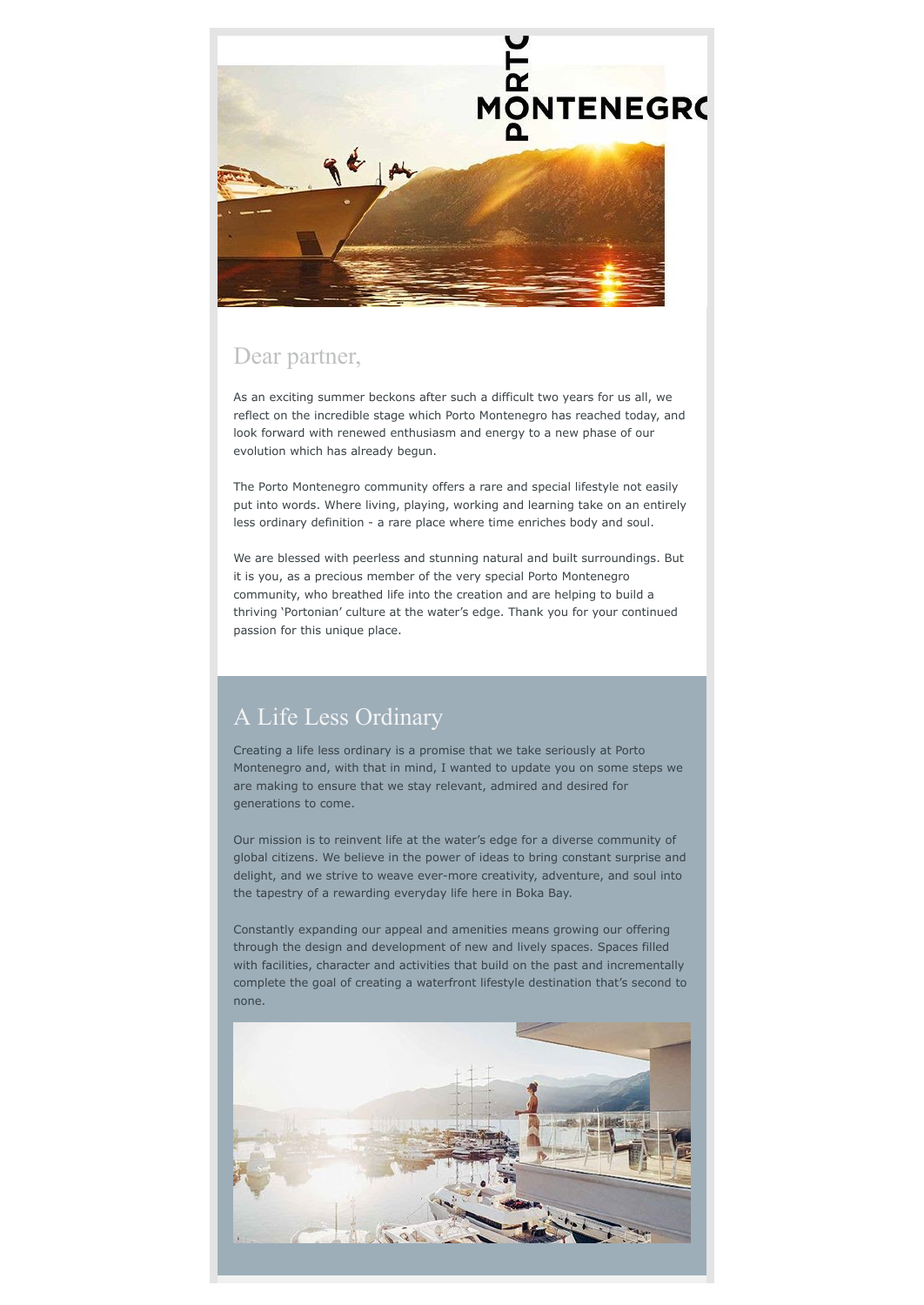## Always Adapting

We aspire to be a destination with a truly year-round appeal.

To do that, we're expanding our outdoor and indoor entertainment, sporting and cultural events, and providing opportunities for creative fulfilment within an eventual five-neighbourhood community. You may well have seen some of the emergence of the next phase of this masterplan already, but here's a brief summary…

Today's Porto Montenegro will become our 'South Village' neighbourhood. 'Boka Place' will join the community next year as our second neighbourhood at the gateway to the village. The re-purposing of the Synchro building as a longterm entertainment and events centre, the improvement of our yacht club and associated amenities, and the addition of homes at an exciting new 'Synchro' address will come after that. This will then be followed by plans for the evolution of our tennis-centric 'North Village' and eventually the luxurious [waterworld of 'Park Gardens'. You can read more about all of this on](https://www.portomontenegro.com/) our new website.

Each neighbourhood will have a distinct character and purpose. Both individually and collectively, they will allow people to continue living a rewarding life less ordinary at Porto Montenegro, and to consider it their home for even more of their precious time. What's more, they'll be able to enjoy that time with an even wider group of friends and family with broader interests and desires.



## A Fresh Look

Our brand is all about celebrating our heritage but, as the world evolves and we look to the future and move forward, we will gently evolve the presentation of our essence to the world and infuse our brand with a fresh sense of dynamism, creativity, and inclusiveness.

You'll notice a few visual tweaks over the coming weeks and months. This has begun with our updated website which now hosts the fast-expanding content of our community. [Please do visit the site and have a look around.](https://www.portomontenegro.com/)

Very shortly our marketing team will be in touch to share any updated assets that you may need.